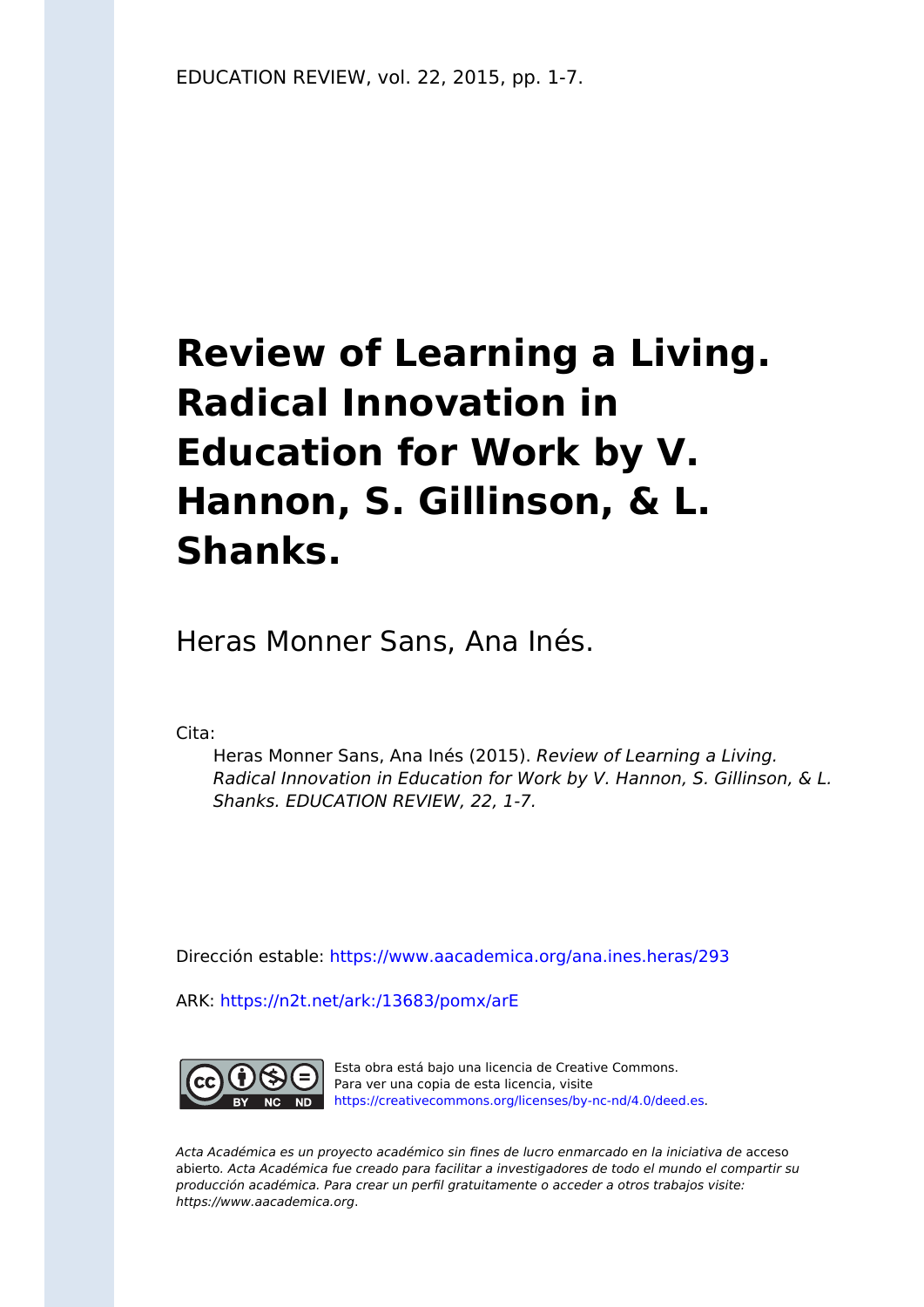education review // reseñas educativas

a multi-lingual journal of book reviews

gustavo e. fischman / editors: melissa cast-brede / gene v glass

Supported by the Mary Lou Fulton Teachers College, Arizona State University

#### September 23, 2015 **ISSN 1094-5296**

Hannon, V., Gillinson, S., & Shanks, L. (2013). *Learning a living. Radical innovation in education for work*. Doha, Qatar: Bloomsbury Qatar Foundation Publishing

Pp. 159 ISBN: 978-99921-95-55-0

Reviewed by Ana Inés Heras UNSAM CONICET Argentina e Instituto para la Inclusión Social y el Desarrollo Humano

This publication aims at highlighting innovative relationships between education and work in today's world. It portrays different stories around the globe that have succeeded in providing education while at the same time supporting human beings to acquire basic skills to support themselves, their families and their communities. The overall theme across the chapters is learning how to enter the labor force, as its title conveys: *Learning a Living.* It is a visually compelling piece since several different aspects are presented in photos. The book is organized in eight chapters and three appendices, where the reader may find the case studies, other projects mentioned and other projects not mentioned but still of interest.

This publication is part of the World Innovation Summit for Education (WISE), established in 2009 by the Qatar Foundation. The purpose of the book is to make visible innovative methods that may build a connection between lifelong learning and earning a living. Since this publication is meant to be inspiring, photography



Heras, A. I. (2015, September 23). Review of *Learning a Living. Radical Innovation in Education for Work* by V. Hannon, S. Gillinson, & L. Shanks. *Education Review*, 22. http://edrev.asu.edu/index.php/ER/article/view/1922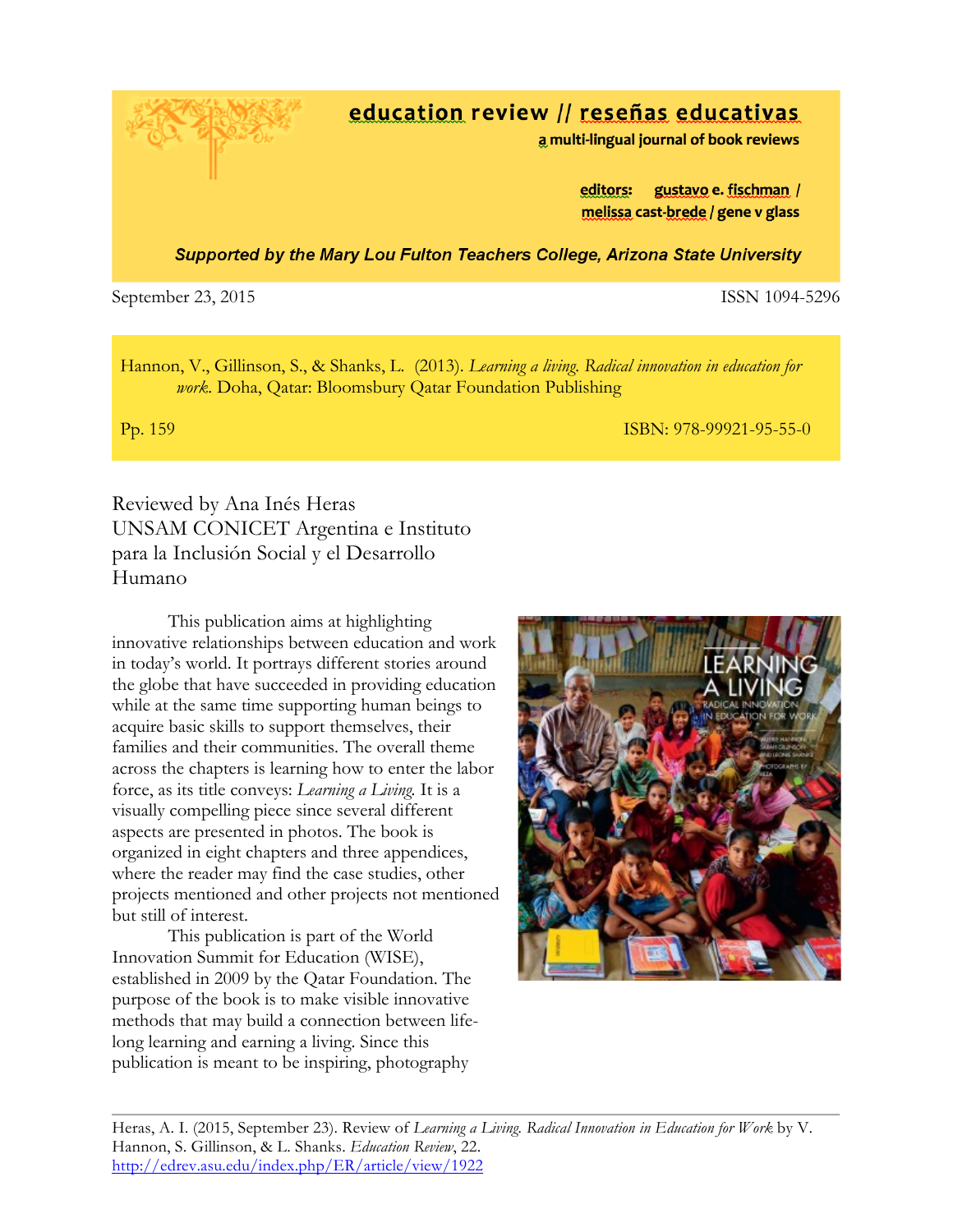plays a crucial role in communicating different stories from diverse parts of the world.

The are 15 case studies portrayed and on which the concepts of this book are built upon, spreading from Burkina Faso to Bangladesh, India to Morocco, USA to Finland, Jordan to Nicaragua, Kuwait to Brazil, California to Japan, and Nigeria, China to Ghana.

The cases studied were selected because they met five initial criteria:

- Effectively prepare people to participate in different kinds of economies.
- They do so in innovative ways.
- They are future-oriented.
- They are attentive to the employment context in which they are located, and
- They have a potential to being emulated elsewhere or else be strong enough, as a model, to allow reflection on why and how they are achieving what they are achieving.

Since initially as many as 50 examples met these criteria, the final selection was made taking diversity into account such as geographical location, target age ranges (from four to 95 years old), styles, and providers. In this manner the book presents a myriad of different contexts, situations and responses to the challenge of educating for work.

In its genre, this publication is more a report than an analytic piece of research. Its value resides in that it covers a wide part of the world, and that the writing is supported by the excellent photography by Reza (http://www.rezaphotography.org/)

His capacity to bring forward the detail that images convey is remarkable, and it is certainly an asset of this book.

The issues addressed in this publication are important to a wide variety of audiences: educators, families, students, teachers, community organizers, politicians and public servants, amongst others. However, it is perhaps the need to cover such wide audiences and geographies what makes this publication short of a critical reflection about the underlying causes for many of the issues presented in each chapter. For example, topics such as the changing conditions of work scenarios, technology, demography, the environment and the economy, are mentioned, yet their inter-connection and the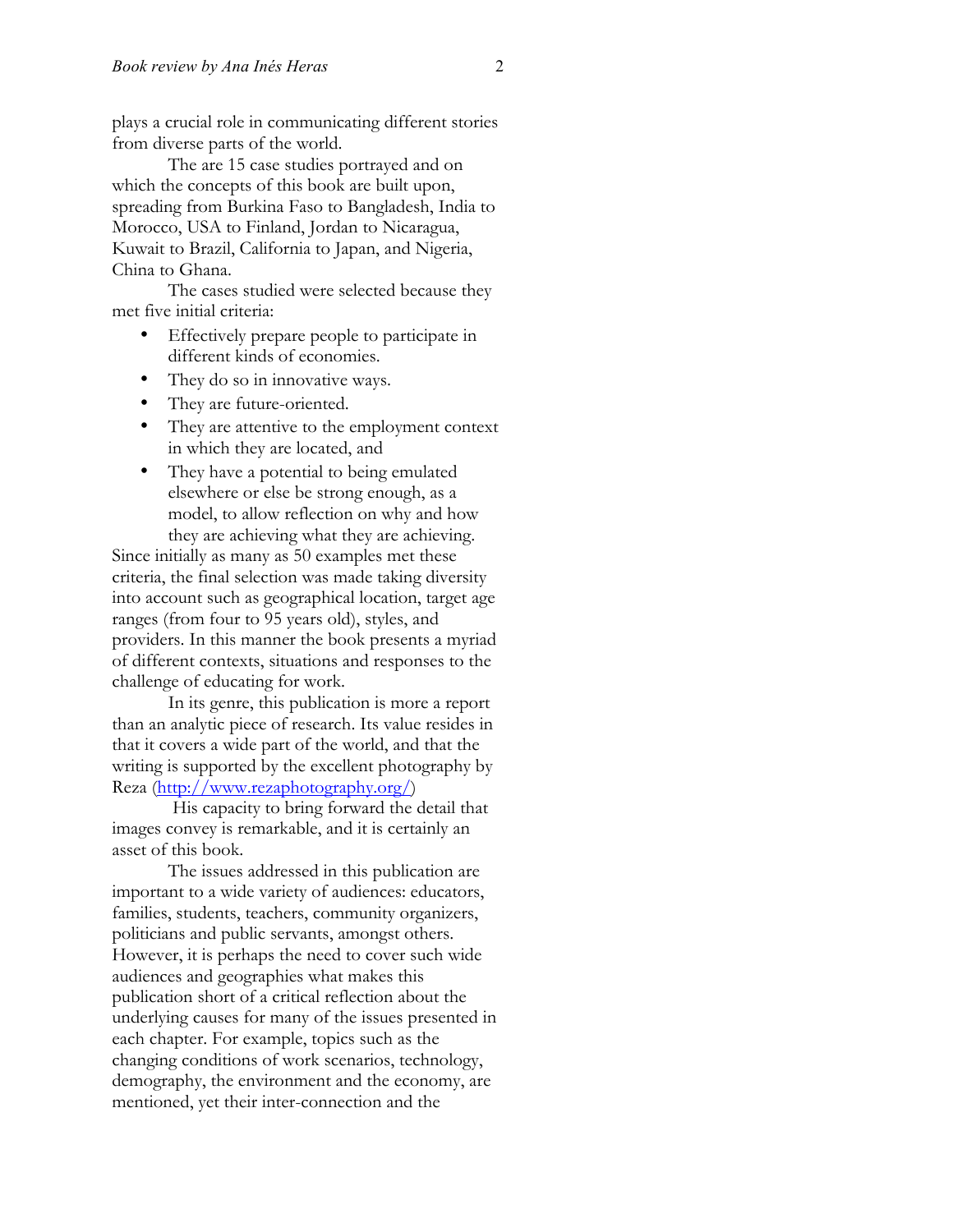consequences of certain decisions over others are not discussed.

Nor is discussed the power relationships worldwide that may seem related to these *rapidly changing* conditions. Thus the first chapter ("Waking up to a new world") concludes that "taken as a whole these factors paint a striking picture of a radically changing global economy, work and workforce. The nature of the change will depend on how we respond as individuals, organizations and as societies. The current period of flux represents a tremendous opportunity to shape a more dynamic, more sustainable and equitable world. However, without conscious effort it could just as easily lead to the opposite" (p. 22). What is not clear to the reader, precisely, is what is meant by *conscious effort* and who is to make that *effort*. Or whether it is not about *making an effort* but about debating what counts as public funding for education or who is responsible (and how) of guaranteeing everybody's educational rights.

For these reasons, as an educational researcher/reader, one may find this book curious, in the sense that brings forward a lot of detailed, well organized, well systematized information while, at the same time, falls short at discussing issues that need to be put on the educational agenda, world wide. One such issue is the relationship between public policy and private funding in education. Additionally, what the book makes visible is that for profit organizations are being very aware of the value of education and are making a big effort to fund it. It is true that the book portrays also some examples of public education (e.g. in Finland) that seem to be advancing in interesting, innovative directions, but here and there, in the different chapters, it is conveyed that the public system is failing. This is a strong message all throughout the book's chapters.

Even if non-for-profit initiatives are also presented and discussed, many of them seem to be (by way of education) stepping into different countries' local policies. Additionally they seem to mobilize a huge amount of resources, both human and in important pockets of funding. These data make me think that, therefore, if any meaningful and serious public policy educational reform is to take place, it is urgent to discuss what it means in terms of budget allocation. I think that another important aspect of this book, then, is to convey that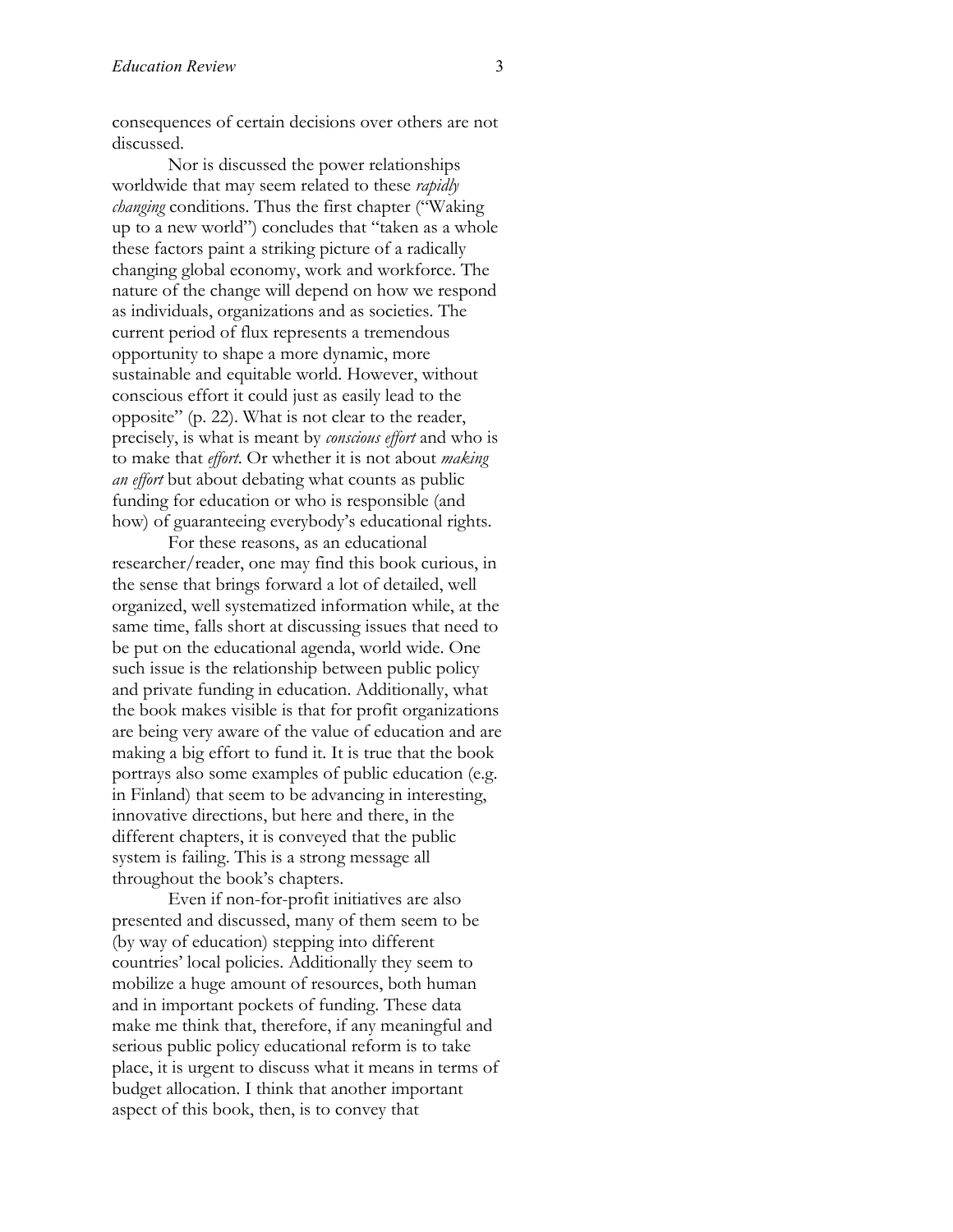educational funding, if it is meant to be public, should certainly increase.

The examples portrayed also show very clearly the internationalization of resources. Many of the initiatives described receive support from different parts of the world and different partners, and receive diverse types of support. While of course this is a very interesting point, the book does not put forward any questions about the power that these inter-national initiatives do build and how these initiatives may be a very important influence in any local policy at place.

The different chapters do convey very detailed information about the tools put into practice in order to educate for life, in diverse settings, for very diverse populations, and in different geographies. In this respect it is admirable the amount of data each chapter brings for any interested reader in finding out more about each particular experience.

The book also presents a framework for understanding what counts as a good *learning a living* strategy. It is described throughout the chapter as generating creative solutions to today's changing conditions. Following this line, and presenting specifically what elements constitute these creative solutions, Chapter 2 is called "The Three Elements," which are summarized as: matching students' skills with local, national and global demand; generating solutions, and creating new possibilities. In the next three chapters each of them is addressed.

Chapter 3 is about "The Fundamentals," that is, matching students' skills with local, national and global demand. In this chapter very different examples are portrayed from Finland, India, Jordan and Nigeria. The examples show a variety of strategies where the match between skills and job demand is being met. The examples also bring up issues that are not discussed but that as a reader you may find important to reflect upon, such as the relationship between public education systems and the work force. For example, in Finland, it seems to be the case that the solution was found within the public educational system, through innovation in the vocational and education training system. Yet in India the example is about a corporate university, described as a luxurious environment where "trainees focus entirely on learning." This example is about a big corporation training their own employees, and as stated on page 48, "for Infosys the investment in learning is huge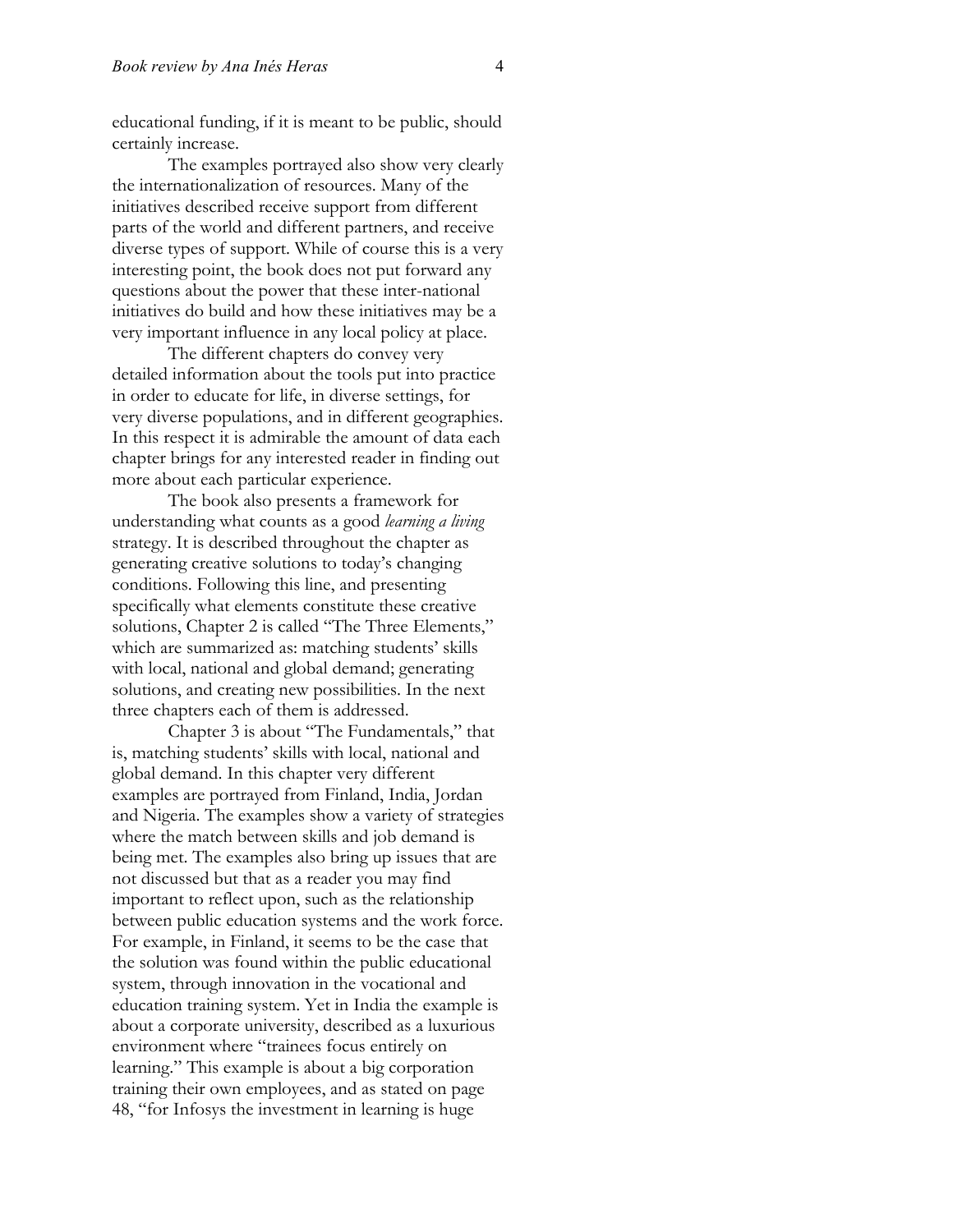and so is the return. All trainees are paid a salary during their time at the Global Education Center (the name of the University) but no one is obliged to stay, either during or after the training period. Less than 1 percent of trainees leave. On average trainees choose to stay for 3 to 5 years, far longer than necessary for Infosys to recoup its investment." As a reader, when comparing Finland's and India's portrayed examples, a question comes up about the educational policy issues underlying these different experiences. Who is shaping educational policy, and how? Is education to become, finally, an issue of the private sector? The other two examples portrayed in the chapter (from Jordan and Nigeria) present experiences in which an NGO and a rural entrepreneur (this last one on his own) start an educational experience, also bring up issues about who is funding these educational experiences, where and how. In the examples of India and Nigeria, additionally, the book is explicitly critic about the public educational system. Presented as a description of facts (for example: "In Jordan the criticisms of the public education system are similar to other places in the world" (p. 51), no questions are posed about who makes what decisions so that the public education system seems to be in such poor condition. Thus the book leaves these issues unexamined while builds a case towards the inevitable: privatizing education seems to be the accurate path.

Chapter 4 is about "The Bigger Picture" that is, generating solutions, and Chapter 5, "The Next Frontier," spells out the creation of new possibilities. These chapters repeat the format in which the argument is presented, namely a very brief introduction about the issues, a very well written and very well supported with evidence case, and some brief conclusions. Indeed the arguments are compelling and therefore, as I said previously, it is a book meant to report, portray and make different experiences, from very distinct places, known.

It seems as if in each of the countries where the experiences are carried out, schooling is not addressing these elements, and thus they are not preparing students in the ways in which the projects selected seem to be doing. As a reader one is left with the question of whether these elements shouldn't be put forward as a serious discussion over public policy (educational and labor policy as well).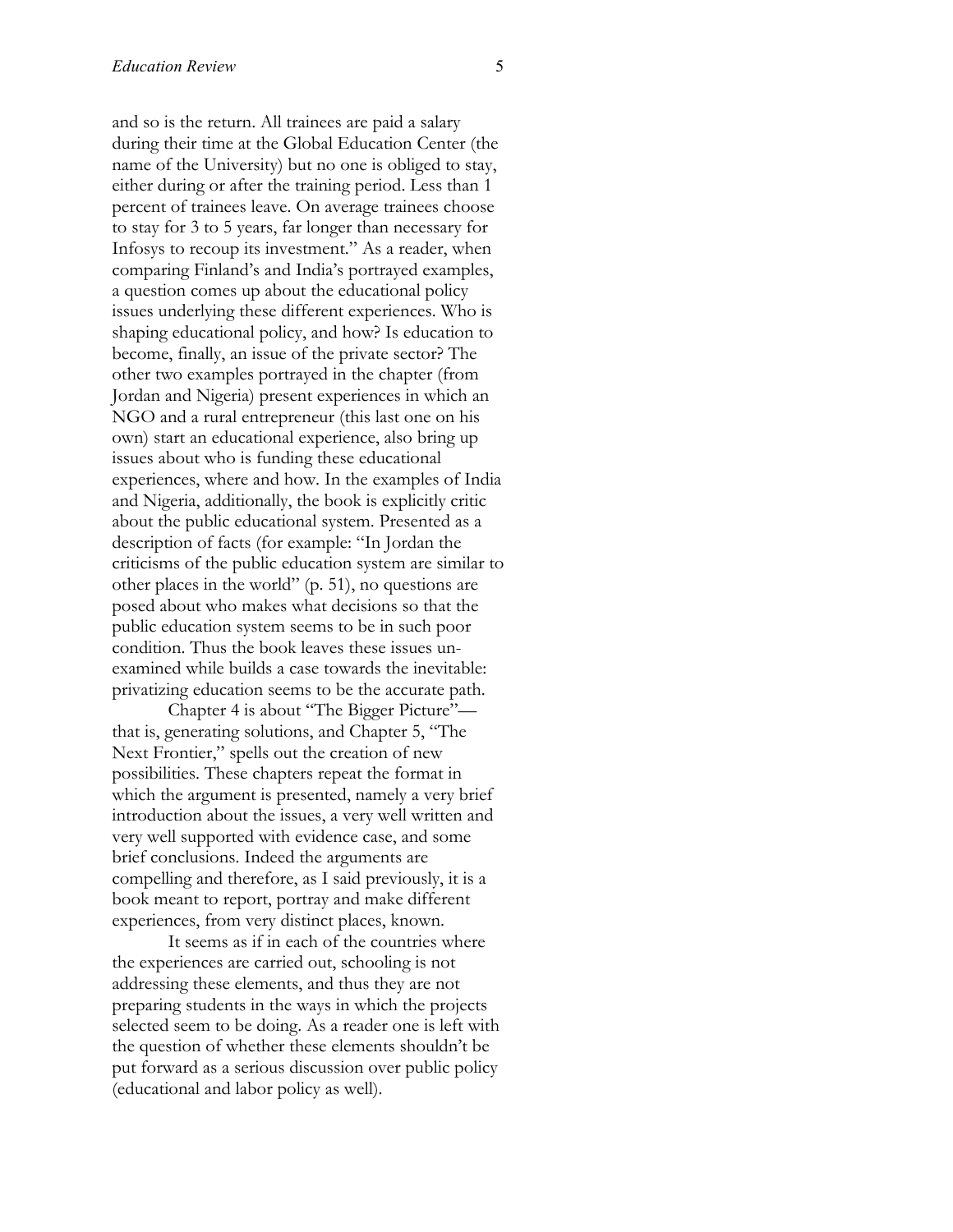#### About the Reviewer

Ana Inés Heras, Ph.D. UNSAM CONICET Argentina e Instituto para la Inclusión Social y el Desarrollo Humano Ana Inés Heras is a National Researcher for the Argentinean Research Council with institutional affiliations at IRICE-CONICET (National Research Council) and the Instituto parala Inclusión Social y el Desarrollo Humano. She earned her M.A. and Ph.D. in Education in the area of Language, Culture and Literacy (1995) with a Fulbright Scholarship at UCSB, specializing in ethnography and sociolinguistics. She also studied History and Physical Education at the undergraduate level in Argentina. She currently studies participants' collective learning processes at autonomous, self-managed organizations in contemporary Argentina, focusing on how diversity is understood in such processes. Her research approach combines an anthropological perspective with that of other social sciences, in particular psychoanalysis, social psychology, history and emancipatory education.